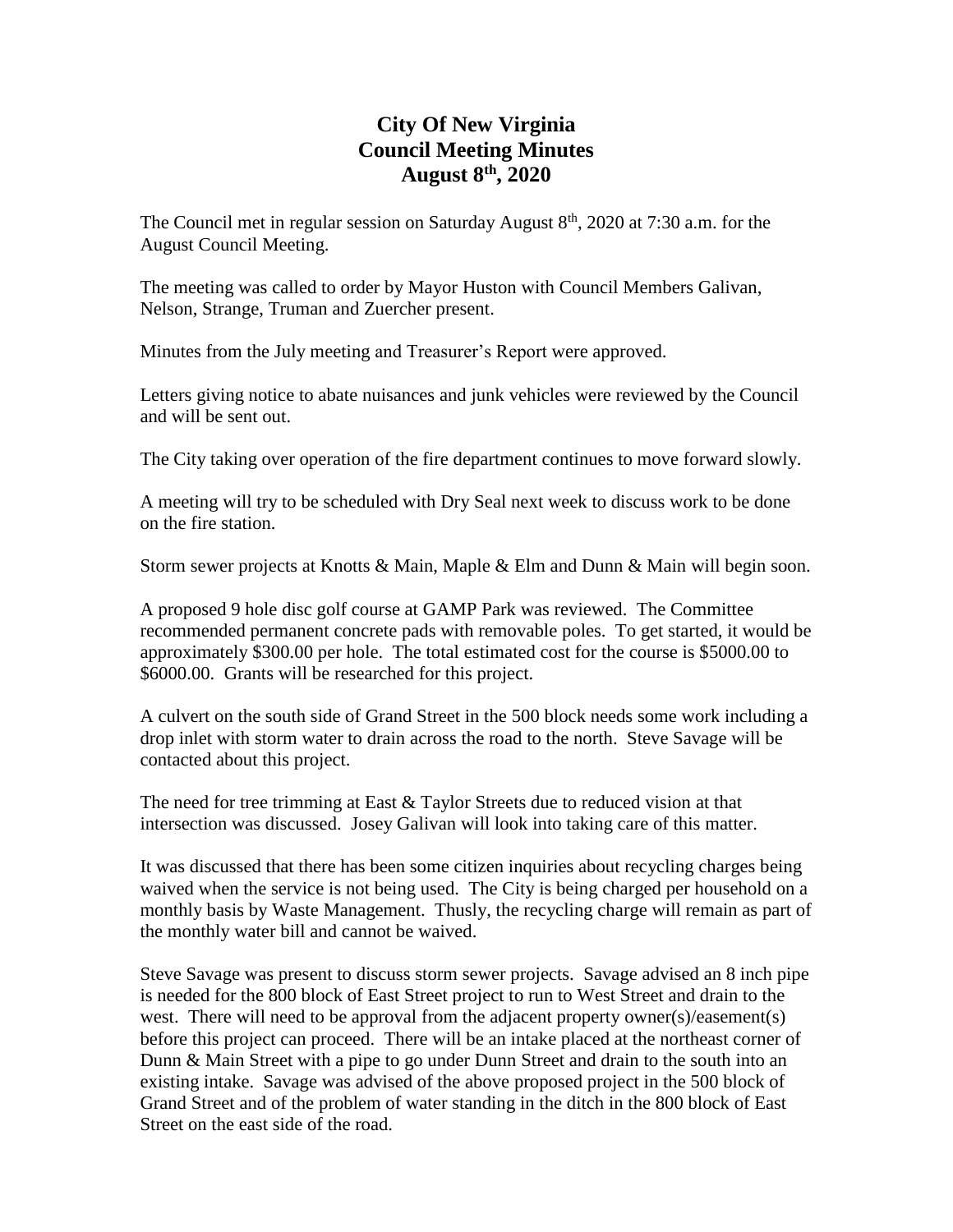Approving 28E Agreements and Contracts with Virginia, Squaw Creek, Jackson and Fremont Townships was tabled per City Attorney Stuyvesant.

Replacement of grass fire truck #769 was discussed with review of price quotes. The most practical bid to date is from Karl Chevrolet for a Chevy 3500 truck with an ultrahigh pressure pump and complete light & siren package for a cost estimated at \$82,000.00. Options to pay for the truck were discussed including G.O. bonds and local bank loan.

Galivan moved, seconded by Truman to assume financial responsibility of Virginia Township Fire & Rescue Account #9230 in the amount of \$6017.13 per statement date of July 19<sup>th</sup>, 2020. A roll call vote was taken: 5 ayes, 0 nays. Motion carried.

**Law Enforcement** – The report summary from the Sheriff's Office for the months of June & July were reviewed. Thirty-seven calls were received or initiated in the community during the month June and thirty-four in July. Five citations/warnings were written in the New Virginia area during the month of June and two in July. Officers logged in excess of 63.5 hours for the month June in the community and 61.75 in July.

Nelson moved, seconded by Zuercher to approve and resolve Resolution 2020-06 – A RESOLUTION TO PARTICIPATE IN THE PLANNING AND DEVELOPMENT PROGRAMS OF THE SOUTHERN IOWA COUNCIL OF GOVERNMENTS. A roll call vote was taken: 5 ayes, 0 nays. Motion carried.

Renewal of Alliant Energy Gas & Electric franchise agreements to include a franchise fee was discussed. Cities can charge utility franchise fees of up to 5%. Currently Alliant Energy collects a 1% local option sales tax (LOST) which generates approximately \$8,200.00 annually. By state formula, about 1% (\$82) of the LOST dollars is returned to the City of New Virginia. The majority of the city's LOST dollars are distributed to Warren County and other cities in the county. By swapping a 1% franchise fee for the LOST on Alliant Energy electric and gas bills of customers located New Virginia city limits: The City would retain 100% of the franchise fee revenues compared to 1% of LOST. The City would achieve a net gain of approximately \$8118.00 in annual revenue. Because a utility bill cannot have both a LOST and franchise fee applied, the LOST would be removed from the Alliant Energy electric and gas bill. Discussion was held if the funds can be used for any lawful/legal purpose. Stuyvesant will be contacted to see if the funds can be used for any lawful/legal purpose.

Galivan moved, seconded by Nelson to approve a 3% franchise fee to be included with the new Alliant Energy Electric and Gas Franchise Agreements. A roll call vote was taken: 5 ayes, 0 nays. Motion carried.

#### **GAMP FINANCIAL UPDATE**

#### **August 8, 2020**

The following are the balances for the GAMP accounts: Money Market \$22472.17; Regular Account \$865.37. We are looking into opening up the GAMP Community Building for an August rental. Jennifer has been working with Capital Supply in order to find the cleaning supplies needed for sanitizing the building after each use. We have someone who has agreed to clean and sanitize the building after every rental. We will